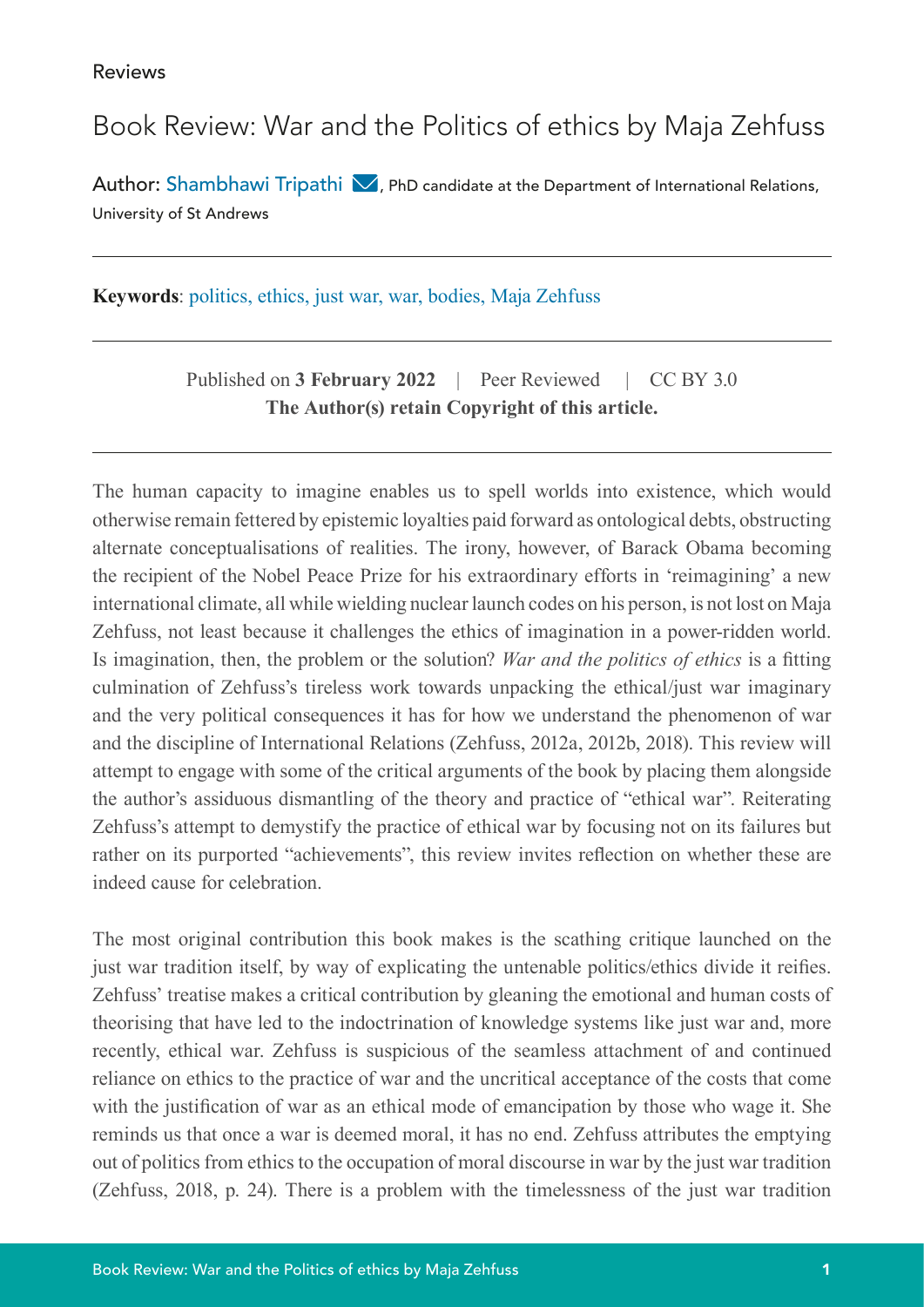because it is abstracted from and not informed by the lived experience of war (Zehfuss, 2018, p. 29). Perhaps the richest contribution this book makes, by tracing the origins and status of the tradition, is exposing its role in justifying war rather than limiting it (Zehfuss, 2018, p. 33). It reiterates the seductive and productive potential of ethical imaginaries in the study of global politics because of the very real and tangible effects such fantasies have on the political practice of ethical war. Ethics produce epistemic objects which form powerful imaginaries that have lethal consequences. The projection of the 'self-belief of being able to limit destruction' (Zehfuss, 2018, p. 181) whilst normalising the use of violence is but one example of how imaginaries – when delinked from bodies and politics – uphold a distorted view of an 'ethical purpose' (Zehfuss, 2018, p. 181) for wars waged by the Western world. Zehfuss takes up the issue of naturalisation of the problem of 'disembodied calculation' about bodies, emotions and ethics in war by interrogating the reduction of ethics to questions about who to kill instead of the act of killing itself (Zehfuss, 2018). The leap from non-human (technological) war to inhuman war is made palpable by the fantastical imaginary of ethics as a control on killing in war. The 'fantasy of control' (Zehfuss, 2018, p. 182) over the violence caused through war, waged on behalf of those (Non-West) who cannot save themselves, serves as the fabric upon which ethical war is drawn and preserved (Zehfuss, 2018).

Blowing out the smokescreen of ethics within which the violent practice of wars is cloaked, Zehfuss posits that the purported seclusion and purity of ethics is exactly what renders ethics deeply political. The danger of cordoning off ethics from politics has never been more acute than in the practice of war, because 'ethics spurs war' (Zehfuss, 2018, p. 9). The invocation of ethics transforms war from being the last resort politically to the only resort ethically. The site of mapping the politics of ethics, therefore, is the actual practice of what has come to be known as ethical war – its nomenclature, methods and goals – which are precipitated by the question of morality (Zehfuss, 2018). Challenging the imaginary pursuit of 'correcting' and 'bettering' the efforts to adhere to ethics instead of suspecting the apolitical articulation of such ethics itself, Zehfuss contends that 'it is not the implementation, but rather the understanding of ethics itself, that is mistaken' (Zehfuss, 2018, p. 187). By making explicit pre-existing political contexts and costs of the illusory claims to ethics which pervade as the pursuit of cultural knowledge, achieving target efficiency through drones and by positing Western militaries as 'forces of good', Zehfuss brings the focus back from 'not when things go wrong, but when they go right' (Zehfuss, 2018, p. 12), to argue that they can never be right as long as war is defended as an ethical pursuit. Zehfuss brilliantly highlights how ethics 'become self-reinforcing' (Zehfuss, 2018, p. 12), a cause for celebration of precision in warfare, and a technology to harness culture for justifying violence against the same people it sought to save (Zehfuss, 2018).

Another important site of reflection this book offers is the harmful disembodied treatment of killing – made more acute through the practice(s) of ethical war. The book is charted as a journey from dilemmas to paradoxes, which eventually become puzzles that demand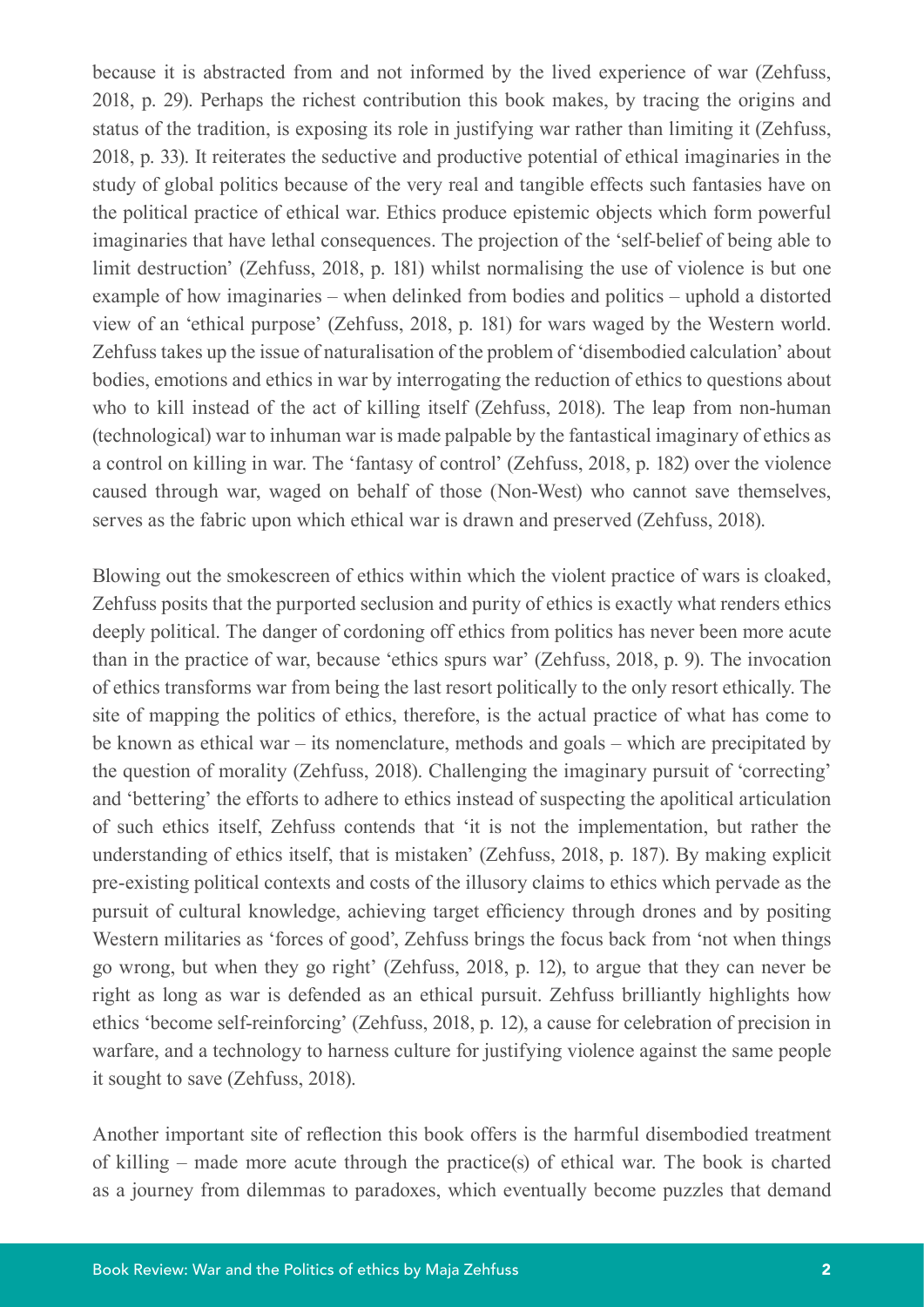critical attention. Zehfuss identifies the precise moment in which the dilemma of killing metamorphoses into a paradox; when war becomes risky for those on whose behalf it is being waged (Zehfuss, 2018, p. 16). This shift does not bring ethics into the realm of politics but, rather, makes it palpable by blowing up the hypocrisy around the increased danger to people by militaries that claim to be forces of good (Zehfuss, 2018, p. 19). She concerns herself with the 'production of the obvious' to point out how the seemingly common sensical primacy of saving non-combatants, which serves as a crucial starting point for ethical war, is inherently culpable in creating the conditions for these deaths in the first place (Zehfuss, 2012a, 2012b). She asks how it is right to kill those we intend to kill but, even more importantly, 'what does it mean to "mean to"' (Zehfuss, 2018, p. 89) – a question that reveals the politico-ethics of decision-making in war and the violence against those claimed to be protected by these very decisions. The question of the *ethics of killing* forms an indelible part of the just war rubric because it creates the precarious separation of those who are intended to be targeted (and killed), and those who are not targeted (but are also killed) and become collateral damage (Zehfuss, 2018, p. 88). Just war, from being a legal dilemma to a moral paradox, becomes puzzling when tragedy works to relegate certain deaths beyond intention (Zehfuss, 2018, p. 37). The classification of foreseeable deaths as tragic places them outside the ambit of responsibility by the benefit of being unintentional (Zehfuss, 2018). Following from Judith Butler's (2004, 2009) succinct analysis about 'grievable bodies', this book attempts to highlight the incommensurability of the stated 'tragedy' of civilian deaths within the framework of 'ethical war which continues to be promoted and enacted' (Zehfuss, 2018, p. 21). The ethical implication of terming non-combatant casualties as accidental is made visible because such naming permits civilian deaths instead of forbidding them (Owens, 2003). If certain deaths are not intended but foreseeable, can they be categorised as accidental (Zehfuss, 2018, p. 27)? Zehfuss contends that ethics bleed through politics rather than tempering it. Fagan's thesis about the 'interpenetration of ethics and politics' (Zehfuss, 2018, p. 53) serves as Zehfuss's map to underline the reality that any situation that calls for ethics is already deeply political.

Ethics are political because they act, not as limits to but as enablers of the kind of deaths that were previously impossible. This is a useful entry point into Zehfuss's most poignant argument; in order to understand the politics of ethics in war, the focus needs to be on the practice of ethical war as it is intended, not as the mistakes that arise when it does not go as intended. For Zehfuss, the ethical claim to precision is defied by evidence that reflects how increased precision has not resulted in increased protection of non-combatants (Zehfuss, 2018, p. 68), not least because while ethics provided a convenient frame for precision killing (Zehfuss, 2018, p. 70), they are in the service of Western combatants at the cost of non-Western non-combatants, who rely on inexact intelligence about potential targets. She admittedly does not examine if precision bombing has made war less ethical<sup>1</sup> (Zehfuss, 2018, p. 57) but, instead, unpacks the articulation and implementation of such 'precision' to unveil how the use of the term itself establishes an acceptable degree of imprecision (Zehfuss, 2018, p. 63). The role played by drones in widening the perceived schism between 'our wars' and 'their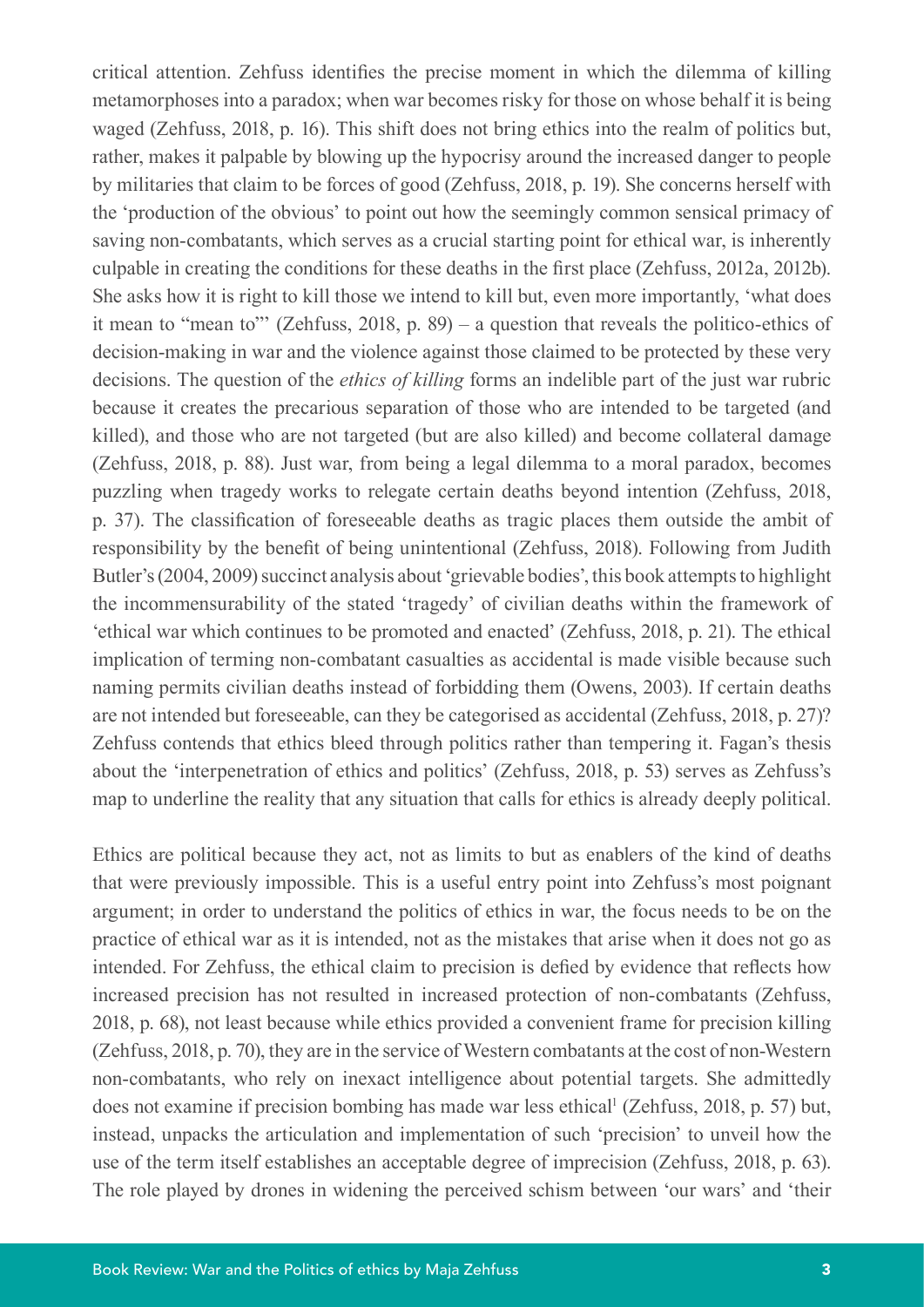wars' does not uphold but undermines the ethical claims of the former (Zehfuss, 2018). The killing of non-combatants by remote bombs has resulted in increased alienation and desire for revenge, as reflected by increasing recruit figures even in the face of increased drone strikes (Kilcullen and McDonald Exum, 2009). The persistent "hovering" of drones serves as a metaphor for a war that is never too far and, by extension, never ending. What is termed ethical war, therefore, is more critically identified as 'risk-transfer war' (Zehfuss, 2018, p. 86), where the means and degree of violence becomes wholly one-sided, erasing any differences between combatants and civilians, by erasing the difference between conflict and peace.

The Western habit of cancelling bodies till they pile up or its effort to articulate their suffering to overwhelm such habits of exclusion leave much wanting from the ethical standards or the lack thereof in the discipline of International Politics. Zehfuss iterates the high expectations from already suffering bodies<sup>2</sup> by highlighting how they are made to 'suddenly matter' (Zehfuss, 2018, p. 95) only to become assimilated in the service of war strategy. The turn towards cultural knowledge as a way to assuage moral crises that arise in the course of violating target and civilian populations has also become a means to operationalise a morally sanctioned and, therefore, unending war. Zehfuss takes the time to dive deep into the strategies of cultural information gathering, which coalesced most visibly in the US military's *Counterinsurgency field manual* (2007) that came out of a misplaced ethics where more accurate knowledge could lead to fewer unintended casualties, not least because such knowledge lacked scholarly 'complexity and ambiguity' (Zehfuss, 2018, p. 101) and remained 'foreign and ungraspable' (Zehfuss, 2018, p. 103). The detailed investigation of the definitions, paradoxes and limits of the Manual lays bare the stunted imagination for ethics, and its place in the study of global politics and the people who inhabit it. The activation of the term 'human terrain' itself works to 'reduce people to an aspect of the environment to be controlled and manipulated' (p. 130) and, therefore, dehumanises them, lifting the illusion that cultural sensitivity can make wars gentle. The relegation of other cultures as foreign and incomprehensible makes up a deeply racial and hierarchical 'political system which is a much more profound victory than one that is merely military' (Zehfuss, 2018, p. 132) and is what makes ethics fraught with politics. Cultural engagement claimed to make war 'gentler' but achieved this by 'making the violence of war disappear altogether' (Zehfuss, 2018, p. 92) through an exclusive iteration of ethics as reduced killing and not as the exercise of political control through such strategies (Zehfuss, 2018).

Zehfuss dedicates substantial space to the exploration of modes of war that make war ethically appealing and marketable: precision bombing, cultural engagement and ethics education for militaries. Her attempt to bring reality as 'intended' in conversation with reality as 'experienced' is nothing short of brilliant because it lays bare the new violence made possible only through its association to and sanctification by the paradigm of ethical war. The sedimentation of a discourse where ethics is the backdrop to war ensures that incidents of atrocious excesses of military violence are deemed as individual digressions from the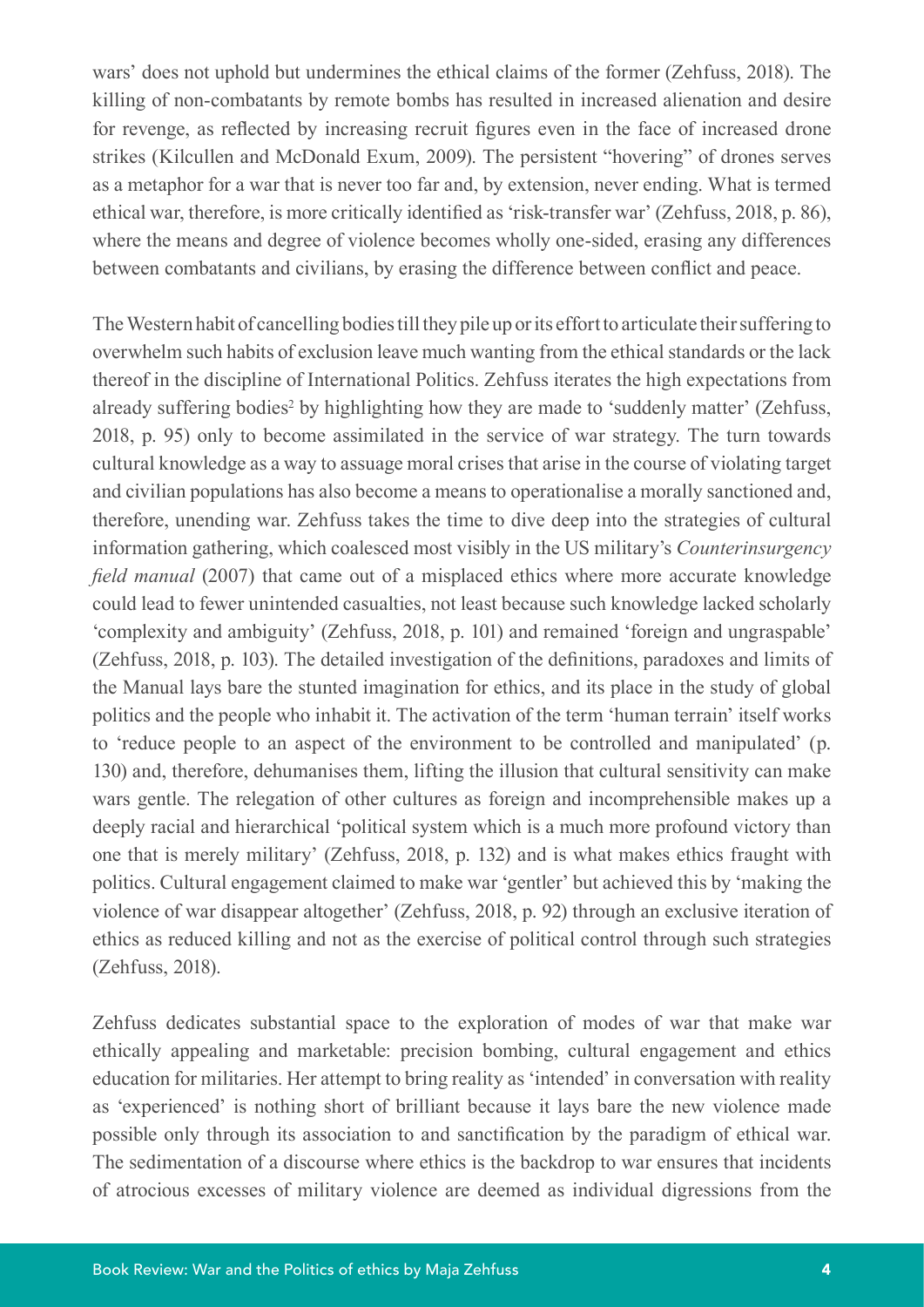otherwise ethically disciplined manuals of military organisations (Zehfuss, 2018). Zehfuss powerfully contends that the diminution of ethically challenging situations to individual choices that can be handled and improved upon by better soldiers is precisely what allows ethics to be considered without politics. The violence that results from the very practice of ethical war is explained away as mistakes, accidents or tragedies resulting from momentary or personal ethical failures, and does nothing to dismantle the (il)logic of ethical war itself. The '"bad apple" argument' works untiringly to protect the illusory pursuit of war and violence as ethical, as critics of war accept narratives that frame excess violence and damage as a result of things 'gone horribly wrong' (Zehfuss, 2018, p. 158) instead of being political products of a problematic ethics that sanctions the violence it condemns. Giving space for stories of moral crises felt by combatants following orders and upholding value systems, resulting from the emotional debris of perpetrating violence no matter how ethically agreeable it is made out to be, Zehfuss points out the impossibility of being a good soldier, even (and especially) within ethical wars, because such soldiers 'have to act at the limit of ethics' (Zehfuss, 2018, p. 177). Zehfuss analyses the experiences of experts involved in Human Terrain Teams (HTT), who faced dilemmas about the purpose that their cultural immersion and 'potentially dangerous' (Zehfuss, 2018, p. 125), 'mission-relevant' (Zehfuss, 2018, p. 127) knowledge generation was fulfilling. The book investigates the status of academic knowledge in the war-fighting effort to explain how the 'technology of social science methodology' is a powerful tool of control for militaries, which strips away instead of bringing back 'the human dimension' (Zehfuss, 2018, p. 129).

This book will disappoint those looking for solutions within the paradigm of ethical war, because it asks a more fundamental question: can/should war ever be legitimately (re)framed as ethical? The Western project to 'make a positive difference through war without too much of a cost' (Zehfuss, 2018, p. 6) does less to constrain war and the violence associated with it, and reformulates ethics as a front to carry out newer, more intrusive forms of violence (Zehfuss, 2018). The issue of ethics and its role in making war more 'targeted' is a layered problem, not least because it is posed as a solution, an improvement upon previous forms of war. This book launches a scathing critique upon the 'enthusiasm for ethics' (Zehfuss, 2018, p. 9) because it legitimises the use of force while claiming to constrain it. Zehfuss posits the indefensibility of an ethics that are produced through wars and seek to legitimise it by identifying people as targets or combatants and creating permissible conditions for killing them (Zehfuss, 2018). Getting rid of politics to make war ethical is the problem and not the solution, because 'politics has always been there already' (Zehfuss, 2018, p. 207). Zehfuss rightfully shows the inherent failure of a 'commitment to ethics' (Zehfuss, 2018, p. 206) in the context of war because it fails to deliver protection to both non-combatants (by bringing violence closer to them) and combatants (by exacerbating the moral crises they face as guilt). 'Can others' humanity be protected by using force that might also kill them?' (Zehfuss, 2018, p. 195): the answer needs to be formulated outside ethics and necessarily in political and emotional terms.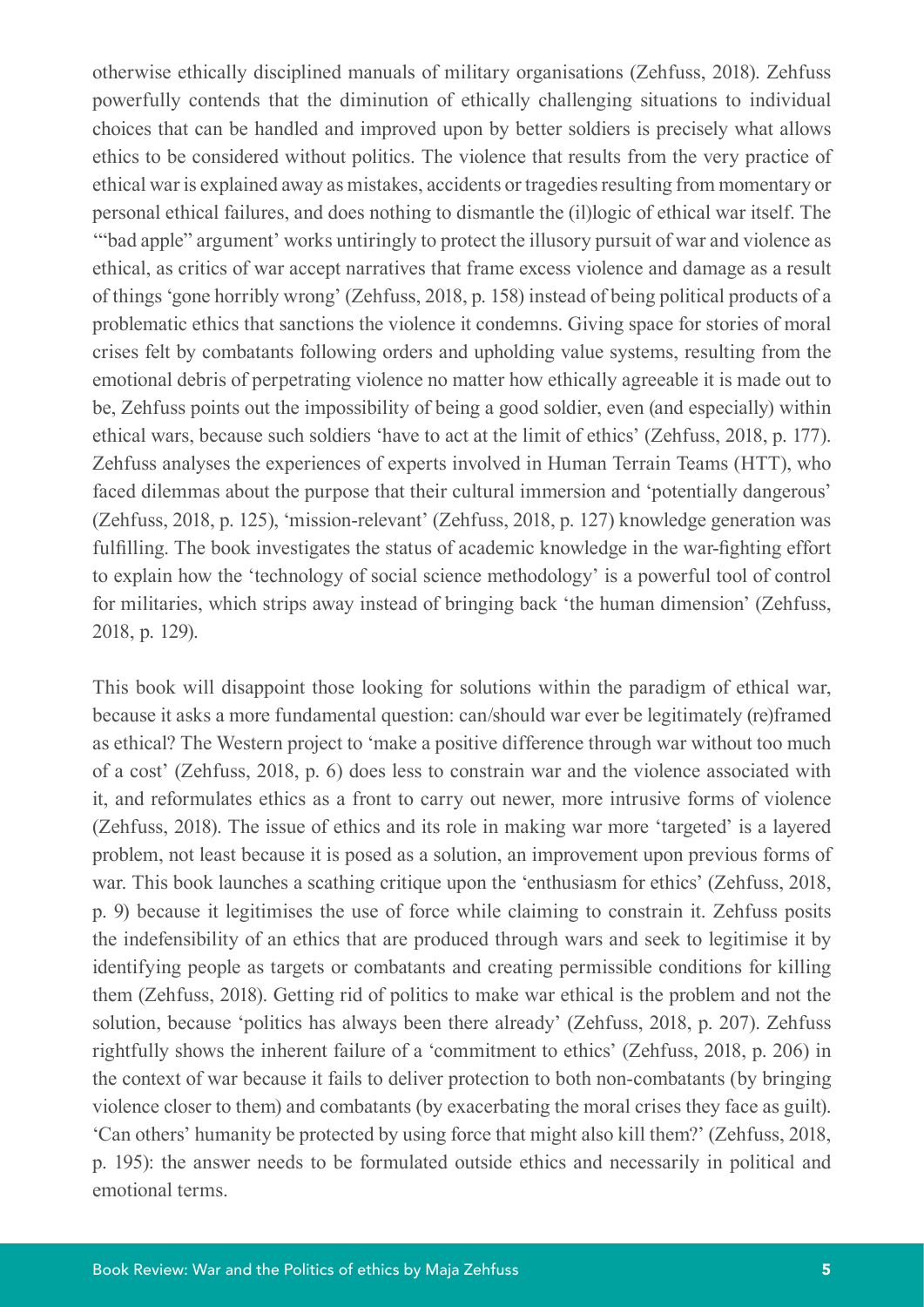Knowledge about ethics collapses and fails to provide instructions at the precise moment when we are faced with a situation that demands an ethical decision (Zehfuss, 2018). Such a confrontation necessitates political *and* ethical choices, which undermines the ethics *or* politics conceptualisation that sustains much of conventional wisdom on issues that plague thinkers of global politics. Zehfuss argues that 'ethics should be seen as an experience of the impossible' (Gregory, 2019, p. 315). The (re)focus on "limits" to knowledge opens up the black box of decision-making, because the gorge between *past* knowledge and *future* decision forms the flesh of the *present* dilemma. This book has tasked itself with embracing rather than escaping situations that make ethico-political demands which bring us to the edge of our knowledge. Zehfuss successfully contends that the Derridean abyss where no decision can be purely ethical or political, responsible *or* irresponsible, is 'necessary to experience responsibility' (Zehfuss, 2018, p. 47) and that is her ultimate call to action: to ask how we can conceive of and ascribe responsibility beyond body counts, by fostering constitutive and relational ways of understanding politics and ethics and their inscription upon human bodies endangered at war. When ethical war fails the stunted standards it sets for its own practice, the schism cannot be stitched together with *more ethics*, it needs to be restored with *less war*. Maja Zehfuss brings us to the heart of the liminality between ethics and politics that has marked the study of and, indeed, the disciplinary directions that International Relations has taken and those it has forsaken, to question the ethics–politics binary by illustrating that 'what matters always happens at the limit' (Zehfuss, 2018, p. 197). The debt to Zehfuss for her defiance to the highest ethical defences of war, and the recentring of warred bodies as an ethico-political (re)direction for global politics, is provocative and enduring.

- <sup>1</sup> This would be an important direction for future research, not least because it would help rearticulate the meaning and space for ethics in the study of war.
- <sup>2</sup> The ethics of demanding made of suffering bodies is investigated by Emma Hutchison (2019). She asks a seminal question: 'Why do those who suffer have to do more than those who do not?' (p. 296).

## Bibliography

Butler, J. (2004) *Precarious life. The powers of mourning and violence.* London: Verso.

Butler, J. (2009) *Frames of war: when is life grievable?* London: Verso.

Gregory, T. (2019) 'Ethics and war: a critical introduction', *Millennium Journal of International Studie*s, 47 (2), pp. 309-320.

Hutchison, E. (2019) 'Emotions, bodies and the un/making of International Relations', *Millennium Journal of International Studies*, 47 (2), pp. 284-298.